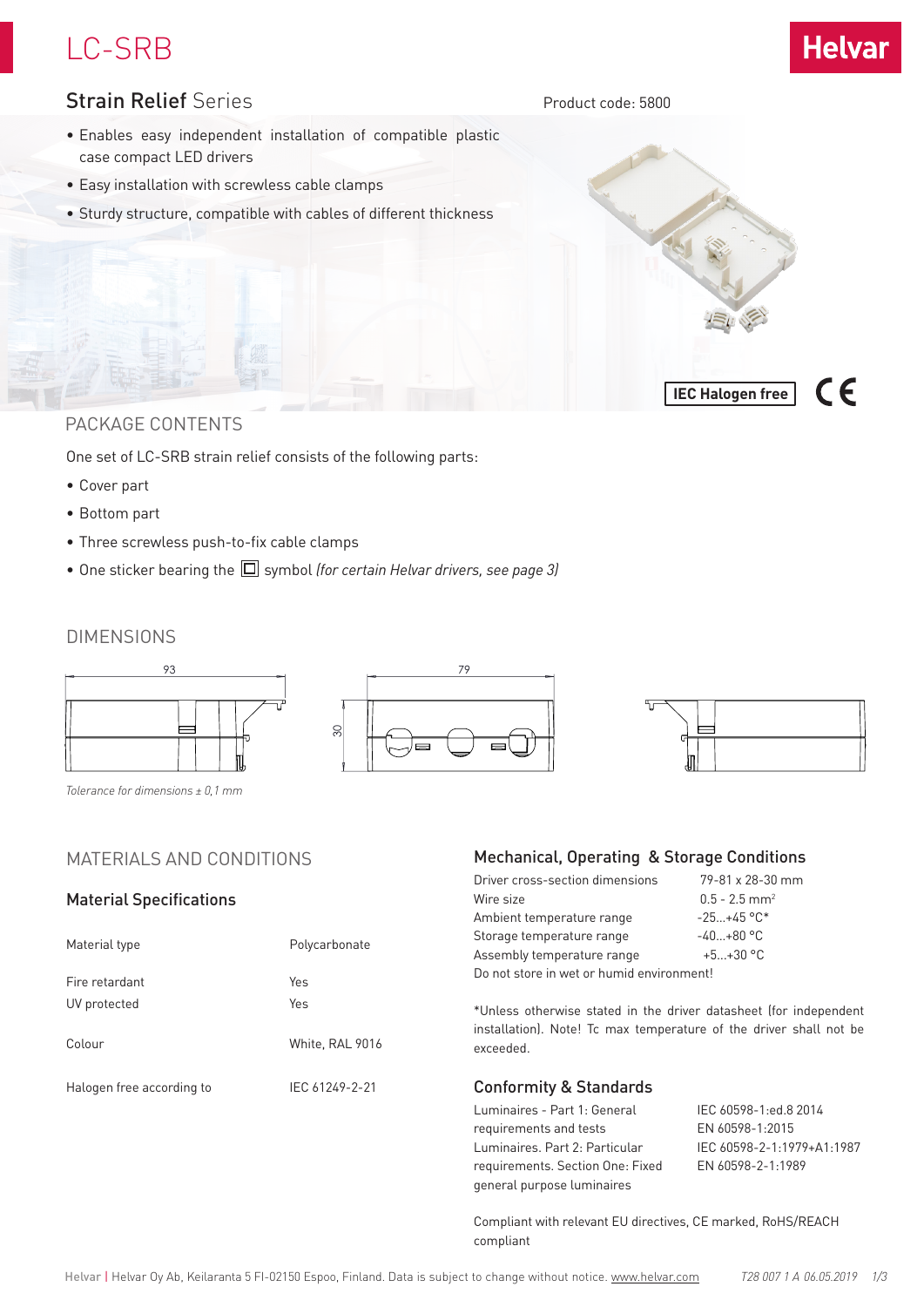# Application considerations

LC-SRB strain reliefs enable the independent installation of certain Helvar plastic case compact LED drivers. Please always take specific requirements into account before installing and using the strain reliefs.

### ASSEMBLY INSTRUCTIONS

Please refer to separate Installation guide, available on product website's Download & Links section, for instructions of how to install the LC-SRB strain reliefs to the driver.

## Suitability for different Helvar LED drivers

HELVAR LC1X50-E-CC, LC1X50-E-DA, LC1X50 ACTIVE+, LC1X70-E-CC, LC1X70-E-DA, LC35/2-DA-IC, LC45/2-DA-IC $\circ$ 

The above mentioned Helvar compact LED drivers are Class II devices that have double or reinforced insulation between live electrical parts and accessible parts of the driver and no earthing terminal.

When installing above mentioned Helvar Class II drivers independently with LC-SRB strain reliefs, these drivers have isolated SELV output. The accessible parts of both the cabling and the luminaire part must have then basic isolated according to Uout max of the driver (SELV voltage). In addition to this, the operating conditions of the driver in independent installation may never exceed the specifications as per the product datasheet.

Required insulations illustrated in the figure below. It is always the integrator's responsibility to ensure that the combination of the driver and the luminaire part complies with the relevant safety standards (e.g. IEC / EN 60598-1).



Because of the regulations, the Class II drivers designed for built-in usage, marked with symbol  $\bigcirc$  (double ring), must be marked with the symbol of  $\Box$  (double square) when fitted with accessories making it suitable for independent installation.

**Thus, when installing the LC-SRB strain reliefs to Class II Helvar drivers marked with the symbol , the sticker bearing the symbol must be attached to the driver case or strain relief.**

**Do not use the stickers with Helvar SE compact series drivers!**

| Attach the sticker, when using the LC-SRB strain relief with the following drivers: |              |                   |                 |
|-------------------------------------------------------------------------------------|--------------|-------------------|-----------------|
| LC1x50-E-CC                                                                         | ILC1x50-E-DA | $ LC1x50$ Active+ | $ LC1x70-E-CC $ |
| $LC1x70 - E-DA$                                                                     | LC35/2-DA-iC | LC45/2-DA-iC      |                 |
|                                                                                     |              |                   |                 |

### LIMITATION OF LIABILITY. ALWAYS CHECK AND FOLLOW EXACT REGULATIONS FROM LATEST RELEVANT IEC/EN STANDARDS.